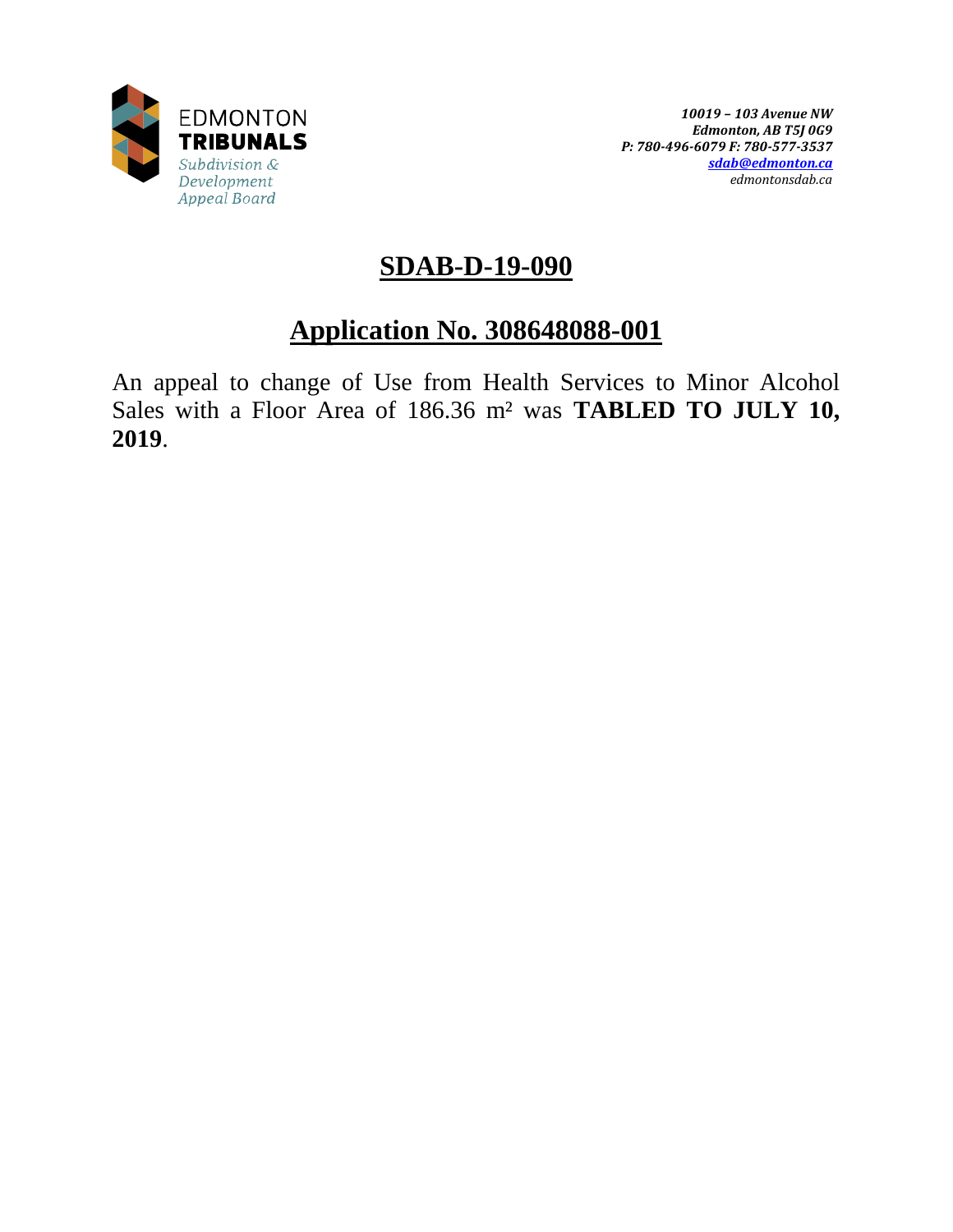

Date: July 5, 2019 Project Number: 300228562-001 File Number: SDAB-D-19-091

# **Notice of Decision**

[1] On June 20, 2019, the Subdivision and Development Appeal Board (the "Board") heard an appeal that was filed on **May 27, 2019**. The appeal concerned the decision of the Development Authority, issued on May 17, 2019, to approve the following development:

# **Construct a 4 Dwelling unit Row House with Unenclosed Front Porches, fireplaces, and rear landings.**

- [2] The subject property is on Plan 5970HW Blk 10 Lot 27, Located At 7804 94 Avenue NW, within the (RF3) Small Scale Infill Development Zone. The Mature Neighbourhood Overlay applies to the subject property.
- [3] The following documents were received prior to the hearing and form part of the record:
	- A copy of the proposed plans and the approved Development Permit;
	- The Development Officer's written submissions including a memorandum from Subdivision Planning (Transportation);
	- The Appellant's written submission; and
	- A letter of support for the proposed development from the Holyrood Community League.

# **Preliminary Matters**

- [4] At the outset of the appeal hearing, the Presiding Officer confirmed with the parties in attendance that there was no opposition to the composition of the panel.
- [5] The Presiding Officer outlined how the hearing would be conducted, including the order of appearance of parties, and no opposition was noted.
- [6] The appeal was filed on time, in accordance with section 686 of the *Municipal Government Act*, RSA 2000, c M-26.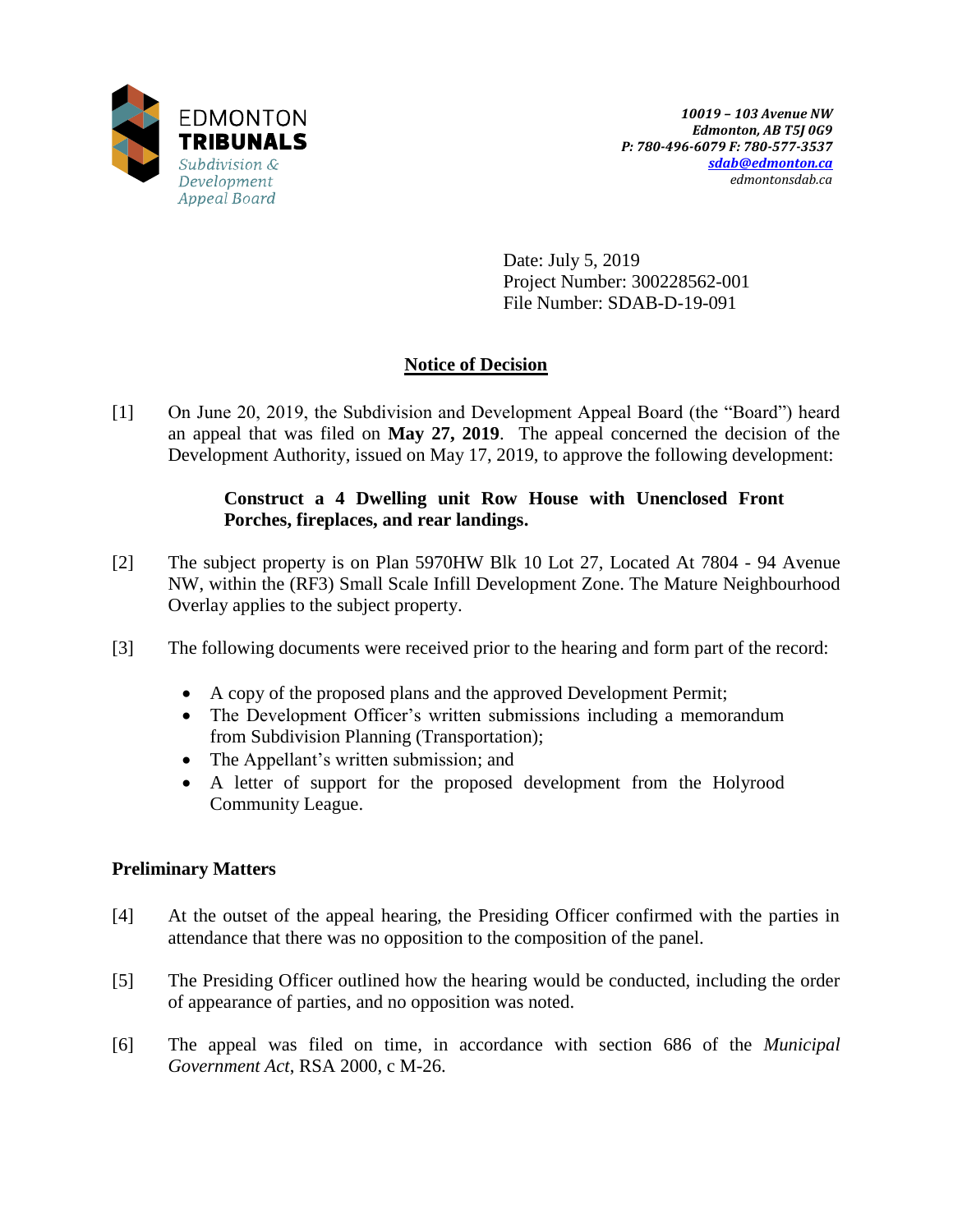## **Summary of Hearing**

- *i) Position of the Appellant, M. Ramirez*
- [7] Mr. Ramirez has lived in this community for 15 years and is not against redevelopment but is concerned that the proposed development is adding too many dwelling units to the subject site.
- [8] There are already sightline issues when exiting the alley due to the large number of cars and buses parked in the area. The school west of the proposed development brings extra traffic and parking congestion to the surrounding roads during drop-off and pick-up times. The proposed development will only add to these parking issues and a new garage will further impede sightlines.
- [9] It is his opinion that the occupants of the proposed development will not use a future garage as it will be too difficult to back into the alley; the apron is not large enough and the alley is only 15 or 16 feet across.
- [10] The Presiding Officer reminded the parties that a garage application is not before the Board and the proposed development includes a parking pad.
- [11] Mr. Ramirez provided the following responses to questions from the Board:
	- a) He used an overhead map to show the location of his house, the exit from the alley onto 94 Avenue and the areas where parking congestion occurs during school times.
	- b) The parking situation is worse in the winter with the snow.
	- c) He would prefer that vehicle access to the proposed development be directly off of 94 Avenue rather than from the alley.
	- d) Mr. Ramirez confirmed he did not have any concerns with the required variances that relate to the site width and the reduced rear setback.
	- *ii) Position of the Development Officer, J. Xie*
- [12] The Development Authority did not attend the hearing and the Board relied on Mr. Xie's written submission.

## *iii) Position of the Respondent, C. Langier*

[13] Mr. Langier is attempting to provide affordable housing options for families. The units of a four dwelling Row House can be offered at a much better price point than those of a three dwelling Row House or a skinny house.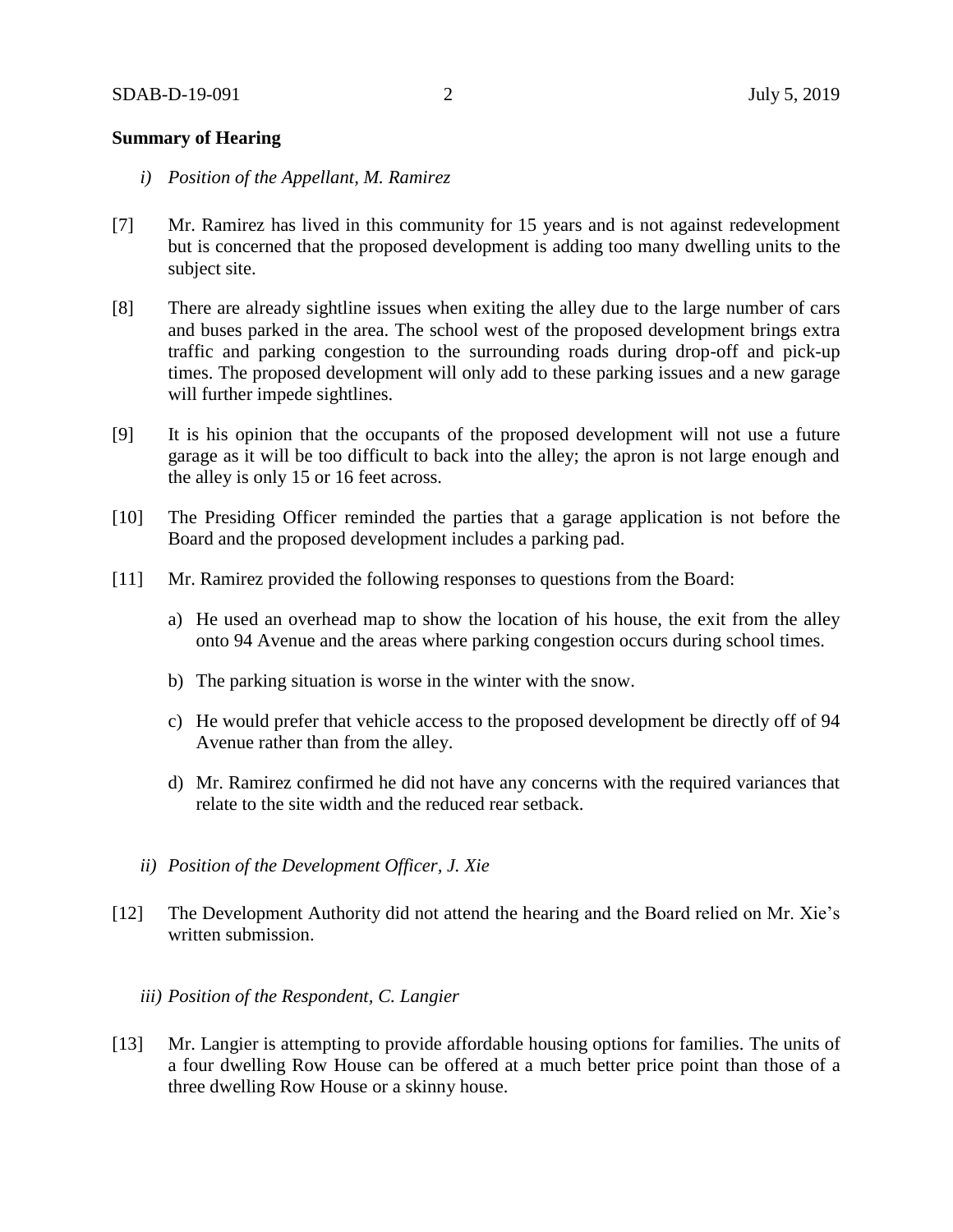- [14] The subject site was re-zoned in 2018 to RF3 Small Scale Infill Development Zone. This re-zoning was not contested by anyone and the Holyrood Community League is in full support of the proposed development.
- [15] There is a bus station directly across the street and the proposed development will be near the Bonnie Doon LRT station; therefore, some occupants may not require a vehicle.
- [16] There is ample on-site parking and the City Transportation Department fully supports the proposal. In response to the Appellant's suggestion that vehicular access be from 94 Avenue rather than the alley, this access would never be permitted by City Transportation.
- [17] Mr. Langier recently built a development with this exact floor plan in Westmount and the four families living there are very happy and the community is supportive. The rear aprons at the Westmount location are only 2.5 metres but work very well. The rear aprons at the subject site are significantly longer.
- [18] Sightlines and access will improve once the proposed development is completed. The site currently has fences and an overbuilt garage which contribute to these issues.
- [19] When exiting the alley a vehicle must first cross a sidewalk and then a boulevard with trees; there is ample opportunity to see any oncoming vehicles.
- [20] In summary, Mr. Langier is proud of the design and feels it meets the "missing middle development" that the City is looking for. The proposed development will enhance the community.
- [21] Mr. Langier provided the following responses to questions from the Board:
	- 1. He has not received any feedback from the immediate neighbours.
	- 2. The alley is similar to any other alley in Edmonton and the proposed aprons at 5.69 metres are larger than what most of the other properties along this alley have.
	- 3. He intends to build a garage at some point. This would be built on the same footprint as the proposed parking pad.
	- *iv) Rebuttal of the Appellant*
- [22] Mr. Ramirez declined the opportunity for rebuttal.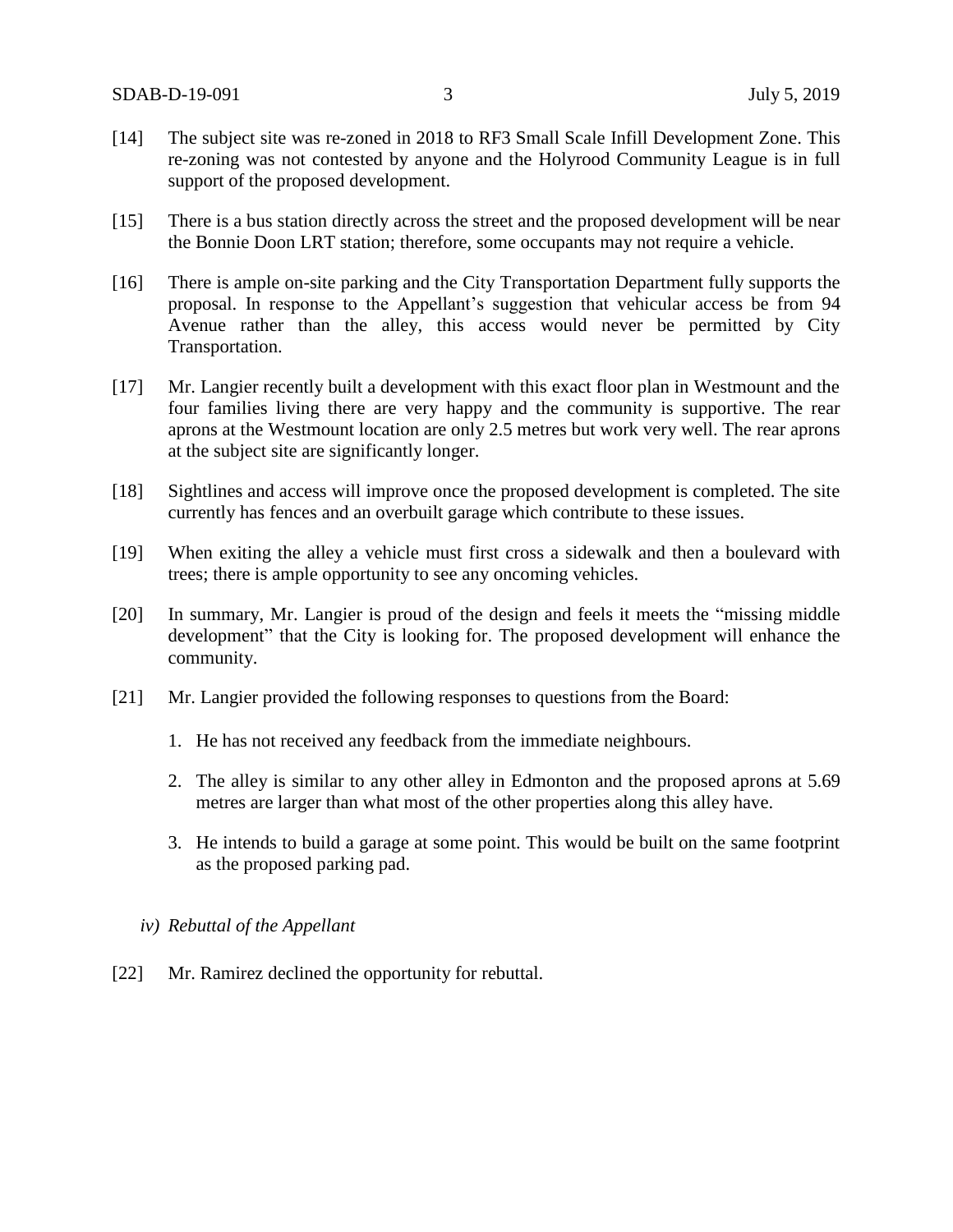## **Decision**

- [23] The appeal is **DENIED** and the decision of the Development Authority is **CONFIRMED**. The development is **GRANTED** as approved by the Development Authority.
- [24] In granting the development the following variances to the *Edmonton Zoning Bylaw* are allowed:
	- 1. The minimum required Rear Setback of 18.3 metres (40 percent of Site Depth) pursuant to section 814.3(4) is reduced by 2.05 metres (4 percent of Site Depth) to permit a Rear Setback of 16.25 metres (36 percent of Site Depth).
	- 2. The minimum required Site Width of 14.8 metres pursuant to section 140.4(4)(c) is reduced by 2.1 metres to permit a Site Width of 12.7 metres.

#### **Reasons for Decision**

- [25] Row Housing is a Permitted Use in the (RF3) Small Scale Infill Development Zone.
- [26] The Board accepts the conclusion of the Development Officer that the corner cut-out of the subject Site on the west boundary creates a hardship and allowed the Development Officer to grant a variance with respect to Site Width. The Board has granted this variance as the actual size of the subject Site does meet the required 14.8 metres visually and practically, just not from a legal property line perspective.
- [27] The subject Site borders a significant sidewalk and boulevard between 94 Avenue and the Side Lot Line which helps mitigate any potential negative impact of granting the variance to Site Width.
- [28] Regarding the 2.05-metre variance granted to the required Rear Setback, the Board was presented with no planning reasons as to how granting this variance would have any negative impact on the neighbourhood.
- [29] Granting the variance to the required Rear Setback has no impact on the Amenity Areas required under the *Edmonton Zoning Bylaw* nor does it create any other variances such as the minimum required separation distance from a potential detached Garage.
- [30] The Appellant was asked and confirmed that he did not have an issue with either of the variances that are required. His concerns are with respect to parking, site access and traffic congestion. The Board notes that the proposed development meets the minimum parking requirements and Subdivision Planning (Transportation) has no objections to the proposed development.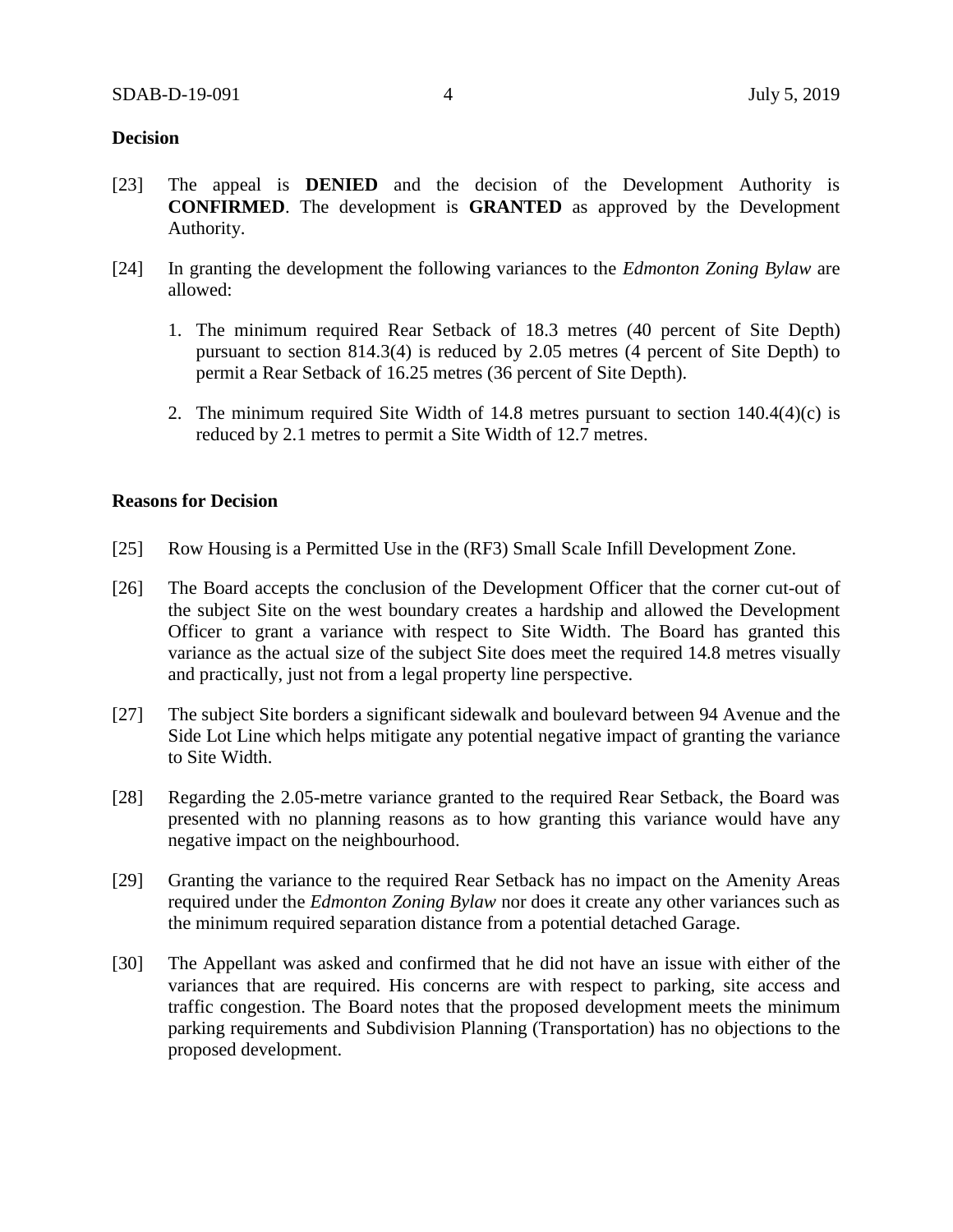- [31] The Board accepts the submission from the Holyrood Community League supporting this development.
- [32] Based on the above, the Board finds that the proposed development will not unduly interfere with the amenities of the neighbourhood nor materially interfere with or affect the use, enjoyment or value of neighbouring parcels of land.

Mr. V. Laberge, Presiding Officer Subdivision and Development Appeal Board

Board Members in Attendance: Ms. S. LaPerle, Mr. A. Bolstad, Ms. M. McCallum, Mr. L. Pratt

CC: Development & Zoning Services – Mr. J. Xie / Mr. A. Wen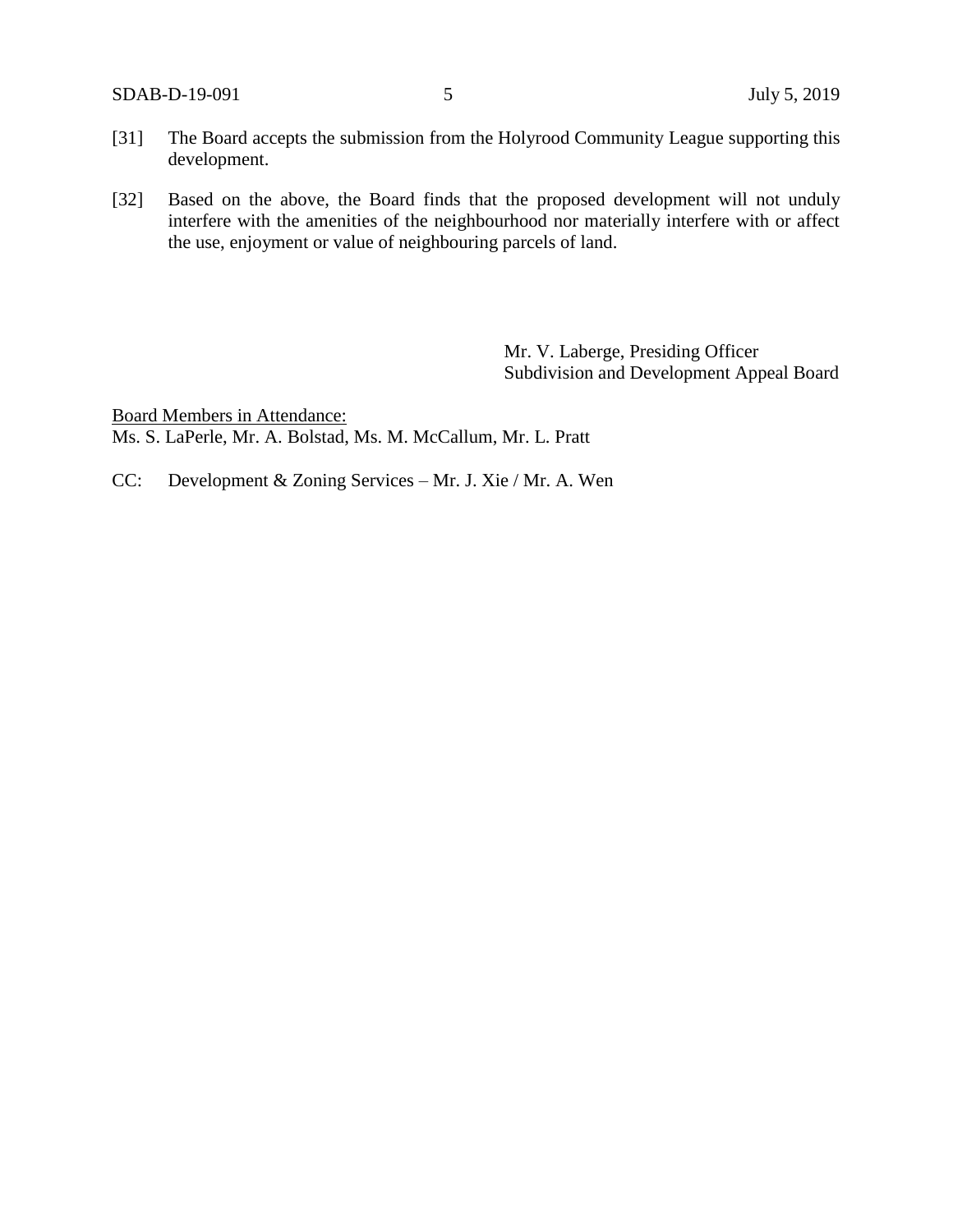## **Important Information for the Applicant/Appellant**

- 1. This is not a Building Permit. A Building Permit must be obtained separately from the Sustainable Development Department, located on the 2nd Floor, Edmonton Tower, 10111 – 104 Avenue NW, Edmonton, AB T5J 0J4.
- 2. Obtaining a Development Permit does not relieve you from complying with:
	- a) the requirements of the *Edmonton Zoning Bylaw*, insofar as those requirements have not been relaxed or varied by a decision of the Subdivision and Development Appeal Board,
	- b) the requirements of the *Alberta Safety Codes Act*,
	- c) the *Alberta Regulation 204/207 – Safety Codes Act – Permit Regulation*,
	- d) the requirements of any other appropriate federal, provincial or municipal legislation,
	- e) the conditions of any caveat, covenant, easement or other instrument affecting a building or land.
- 3. When an application for a Development Permit has been approved by the Subdivision and Development Appeal Board, it shall not be valid unless and until any conditions of approval, save those of a continuing nature, have been fulfilled.
- 4. A Development Permit will expire in accordance to the provisions of section 22 of the *Edmonton Zoning Bylaw, Bylaw 12800*, as amended.
- 5. This decision may be appealed to the Alberta Court of Appeal on a question of law or jurisdiction under section 688 of the *Municipal Government Act*, RSA 2000, c M-26. If the Subdivision and Development Appeal Board is served with notice of an application for leave to appeal its decision, such notice shall operate to suspend the Development Permit.
- 6. When a decision on a Development Permit application has been rendered by the Subdivision and Development Appeal Board, the enforcement of that decision is carried out by the Sustainable Development Department, located on the 2nd Floor, Edmonton Tower, 10111 – 104 Avenue NW, Edmonton, AB T5J 0J4.

*NOTE: The City of Edmonton does not conduct independent environmental checks of land within the City. If you are concerned about the stability of this property for any purpose, you should conduct your own tests and reviews. The City of Edmonton, when issuing a development permit, makes no representations and offers no warranties as to the suitability of the property for any purpose or as to the presence or absence of any environmental contaminants on the property.*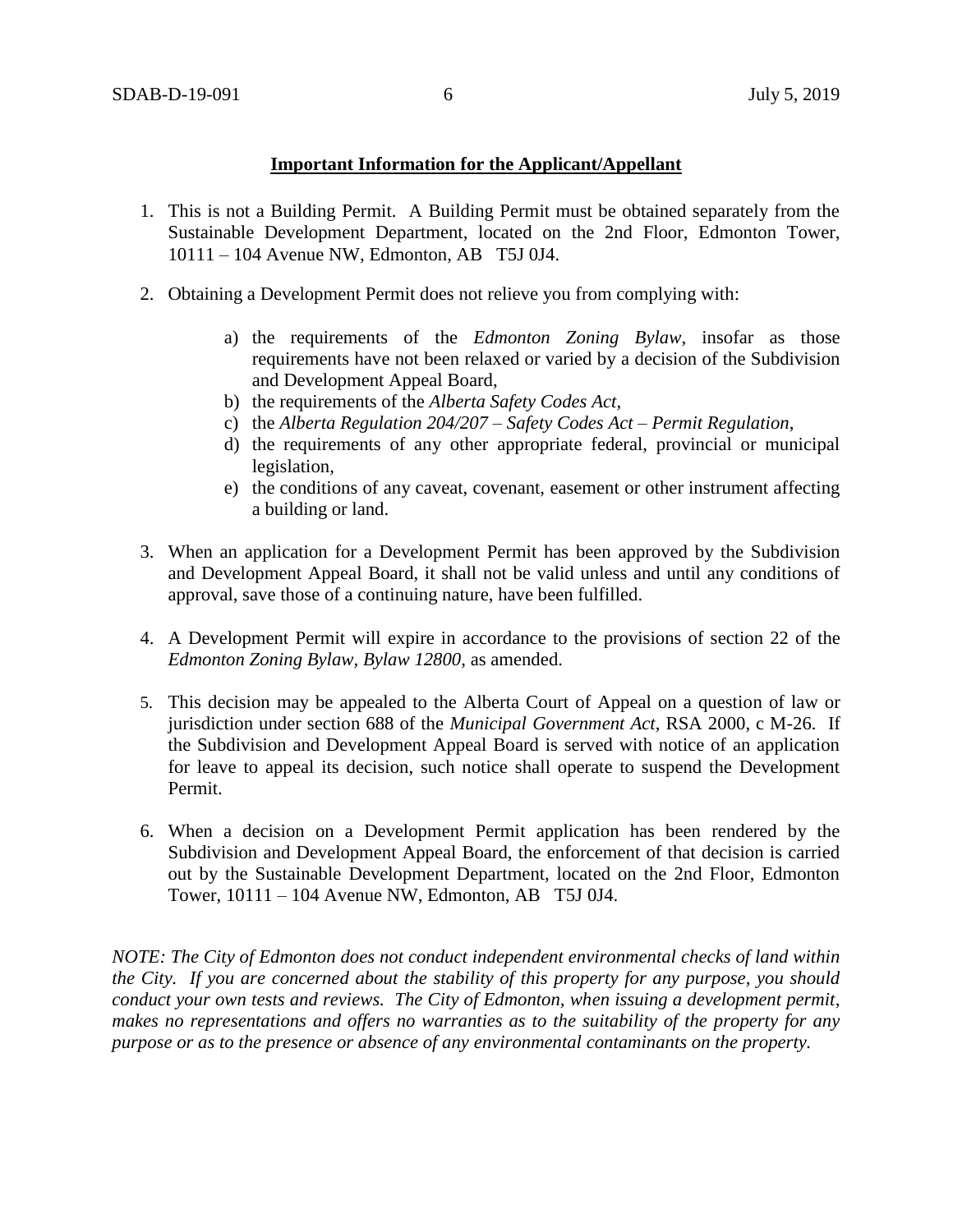

Date: July 5, 2019 Project Number: 223062441-003 File Number: SDAB-D-19-092

# **Notice of Decision**

[1] On June 20, 2019, the Subdivision and Development Appeal Board (the "Board") heard an appeal that was filed on **May 28, 2019**. The appeal concerned the decision of the Development Authority, issued on May 22, 2019, to approve the following development:

# **Change the use from a Single Detached House to a Lodging House (maximum 6 residents).**

- [2] The subject property is on Plan 5397MC Blk 3 Lot 31, located at 11136 48 Avenue NW, within the (RF1) Single Detached Residential Zone. The Mature Neighbourhood Overlay applies to the subject property.
- [3] The following documents were received prior to the hearing and form part of the record:
	- A copy of the Development Permit application with attachments, proposed plans and the approved Development Permit;
	- The Development Officer's written submission;
	- The Respondent's letter of intent for the proposed Lodging House;
	- The Appellants' written submissions and attachments;
	- Public responses in opposition to the proposed development with attachments (nine properties opposed, one opposed without an address);
	- Opposition from Malmo Plains Community League; and
	- One online response from a property in support of the proposed development.
- [4] The following exhibit was presented during the hearing and forms part of the record:
	- Exhibit  $A A$  Map of the Malmo Plains neighbourhood.

# **Preliminary Matters**

[5] At the outset of the appeal hearing, the Presiding Officer confirmed with the parties in attendance that there was no opposition to the composition of the panel.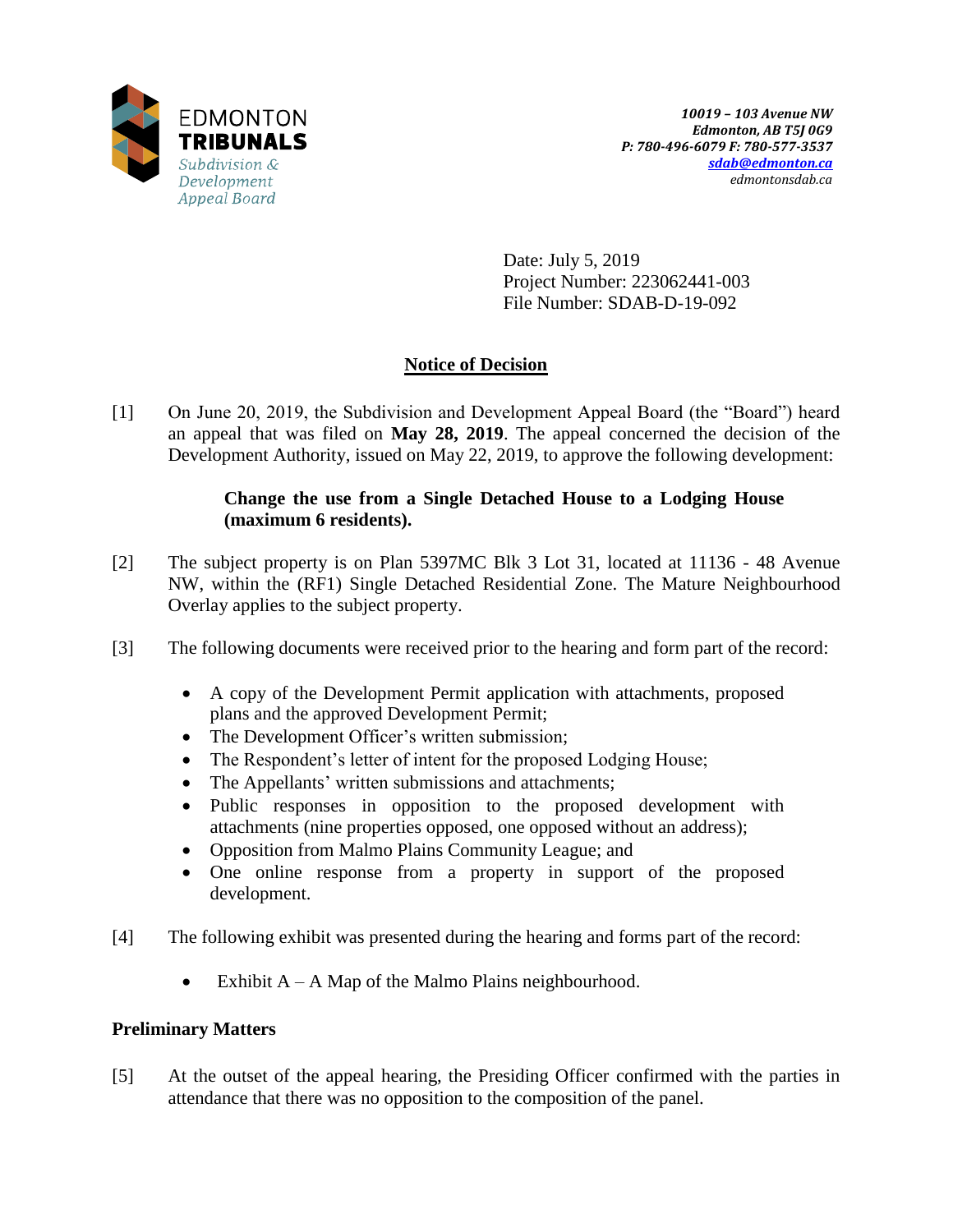- [6] The Presiding Officer outlined how the hearing would be conducted, including the order of appearance of parties, and no opposition was noted.
- [7] The appeal was filed on time, in accordance with section 686 of the *Municipal Government Act*, RSA 2000, c M-26.

#### **Summary of Hearing**

- *i) Position of the Appellant No. 1, A. Chabun*
- [8] The neighbourhood was developed in 1964 and is closed in on three sides by Whitemud Drive and other major roads. The only three exits from the neighbourhood connect to 51 Avenue.
- [9] The neighbourhood was originally zoned RF1 (Single Detached Residential Zone) and changing it to multi-family housing would drastically change the nature of the neighbourhood. Families will tend to stay away because of complications brought on by multi-family development.
- [10] Mr. Chabun provided the following responses to questions from the Board:
	- a) Rooming houses tend to bring in a more transitory clientele and will drive away single families.
	- b) The nature of the subject house will change because the owner will have to partition the living room in order to accommodate all of the occupants. All of the original houses are from the 1960s and approximately 1,200 square feet in size with very small bedrooms.
	- c) Parking restrictions are in place in the areas marked in blue on the map (*Exhibit A*) and residents must display a permit in order to park on the roadways.
	- d) There are other rental properties in the neighbourhood that he is aware of but they are rented out as a Single Detached House. He is not aware if any basement suites exist in the area.
	- e) A multi-family development will bring an increase to vehicle traffic to the neighbourhood.
	- f) He has not spoken to the property owner of the subject site regarding any of his concerns.
	- *ii) Position of the Appellant No. 2, P. Nowak*
- [11] Mr. Nowak owns the (west) abutting property to the subject site. He is opposed to the proposed development because it is comparable to a mini-hotel.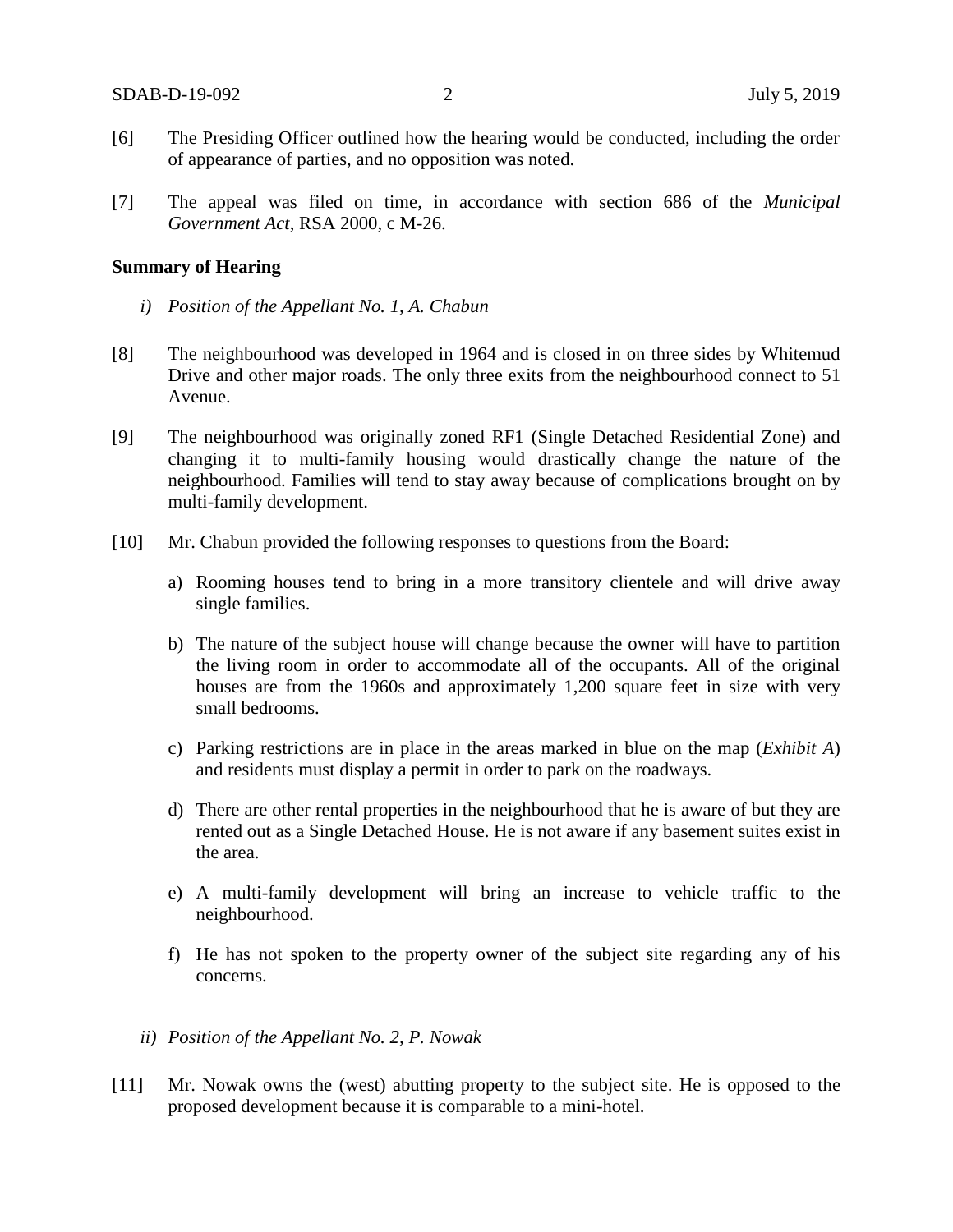- [12] Malmo Plains is a family and community based neighbourhood and the Lodging House will interfere with this current character. Tenants of a Lodging Houses change frequently, are detached from the community and do not support community activities.
- [13] The Lodging House will have a negative impact on the use, enjoyment, safety and property value of neighbouring houses.
- [14] The building codes have changed since the subject site was developed and the windows are not large enough to allow residents to escape in the event of a fire. Mr. Nowak is concerned that a fire at the proposed Lodging House could spread to this property.
- [15] The property is not properly managed for the following reasons:
	- a) The garage is in disrepair.
	- b) Weeds are not controlled.
	- c) Cigarettes butts are thrown around and carried by the wind to neighbouring properties.
- [16] Privacy issues will escalate with the increased number of tenants living in a Lodging House compared to Single Detached Housing. Higher fences will be required to provide adequate privacy.
- [17] The increased parking demand and traffic generation from the proposed development is out of scale with the surrounding Single Detached Houses located on the block. Increased traffic will cause further damage to the alley which is already in poor shape.
- [18] There is plenty of accommodation for students on campus. Mr. Nowak cannot see a single positive reason to allow this development which has already been operating as a Lodging House.
- [19] Mr. Nowak provided the following responses to questions from the Board:
	- a) Mr. Nowak's property abutting the subject site has been rented out by the same family for over 14 years.
	- b) Vehicles are currently not able to park at the rear of the subject site. He has seen at least one or two vehicles on the front driveway.

## *iii) Position of Affected Property Owners in Support of the Appellants*

#### M. Dodson

[20] Ms. Dodson is an affected property owner and received a notification letter.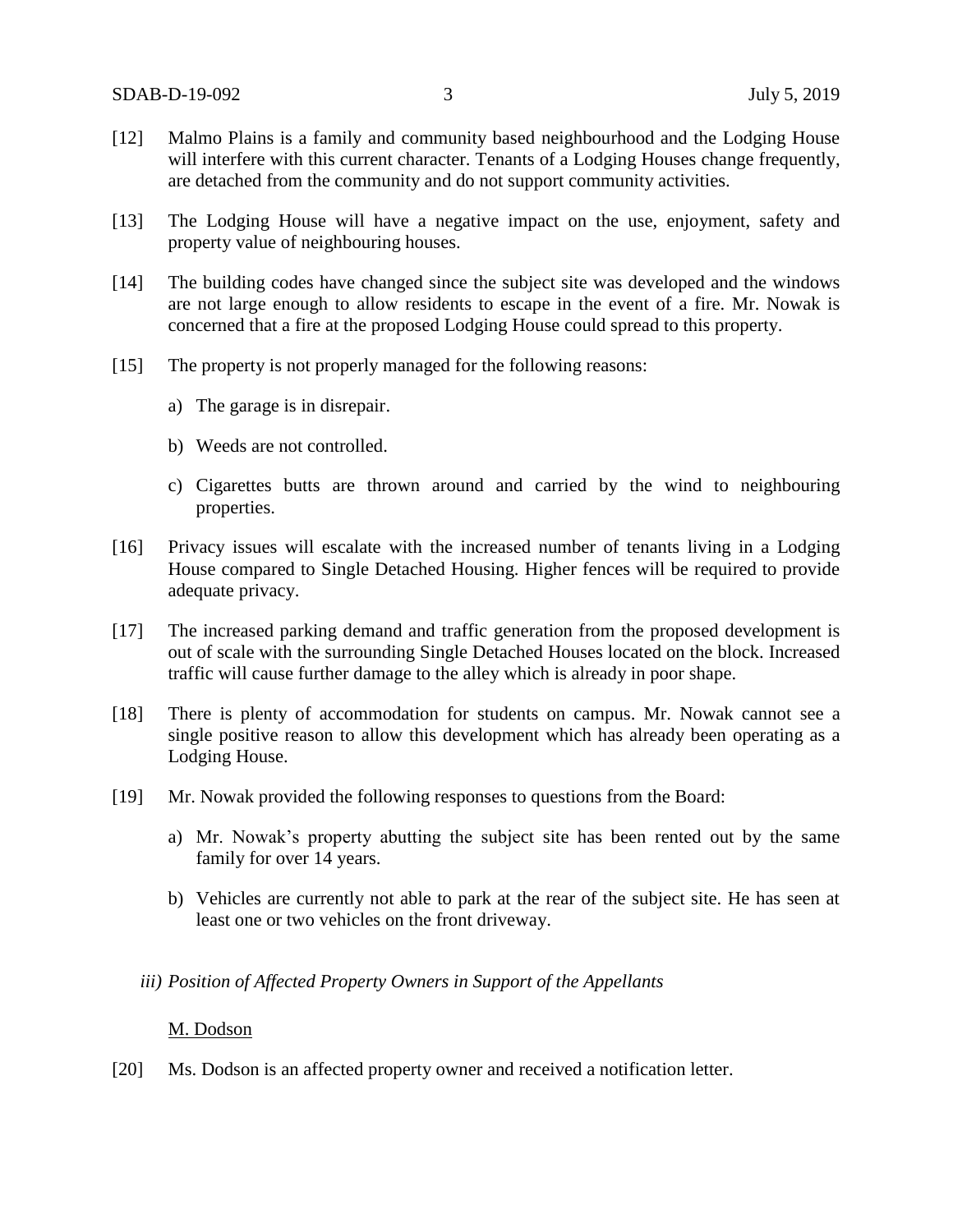- [21] There is a high amount of foot traffic in the neighbourhood because of the nearby LRT and transit centre. At the direction of City Transportation a 10-foot wide opening was created in the barrier fence along 111 Street to provide pedestrian access into the neighbourhood. One of the consequences is that the neighbourhood has become very much a public area.
- [22] The parking restrictions in the neighbourhood came into place after the LRT arrived.
- [23] There are seven approved secondary suites nearby that she is aware of including many other rentals. There are only two households with an owner present that she could bring a concern to. There are at least two unapproved Lodging Houses operating in her end of the neighbourhood. These developments have been established mostly in reaction to the proximity of the LRT.
- [24] The subject site has a mini-hotel aspect to it. People often show up for a day or two. A Lodging House adds to alienation and leads to a reduction in the sense of security that established neighbours bring to the area. There are fewer eyes on the street in terms of watching for the increased petty crime that the neighbourhood has experienced in recent years.
- [25] In her experience there is a greater probability of lack of maintenance when landlords are absent. Ms. Dodson has had to contact Bylaw Enforcement regarding grass not being cut and snow not being cleared.
- [26] She supports the Community League's letter which outlines the various pressures and uncertainties affecting the community. There is a need to take a pause and to review what is going on, what the plan is and come together to adapt or to deal with the issues.
- [27] She did go to the door of the subject site but the people who answered said they were tenants and did not have any information for her. She is unaware of how to find out who the subject property owner is.

#### D. Huculak

- [28] Mr. Huculak and his wife have lived a few houses to the east of the subject site for over 40 years.
- [29] He agrees with the previous speakers and expressed concerns with regard to security and increased traffic. The area has changed and there have been two attempted break-ins to his garage during the last six months.
- [30] He acknowledged that the LRT has created a significant impact to the neighbourhood and has resulted in increased traffic on 48 Avenue and in the back alley.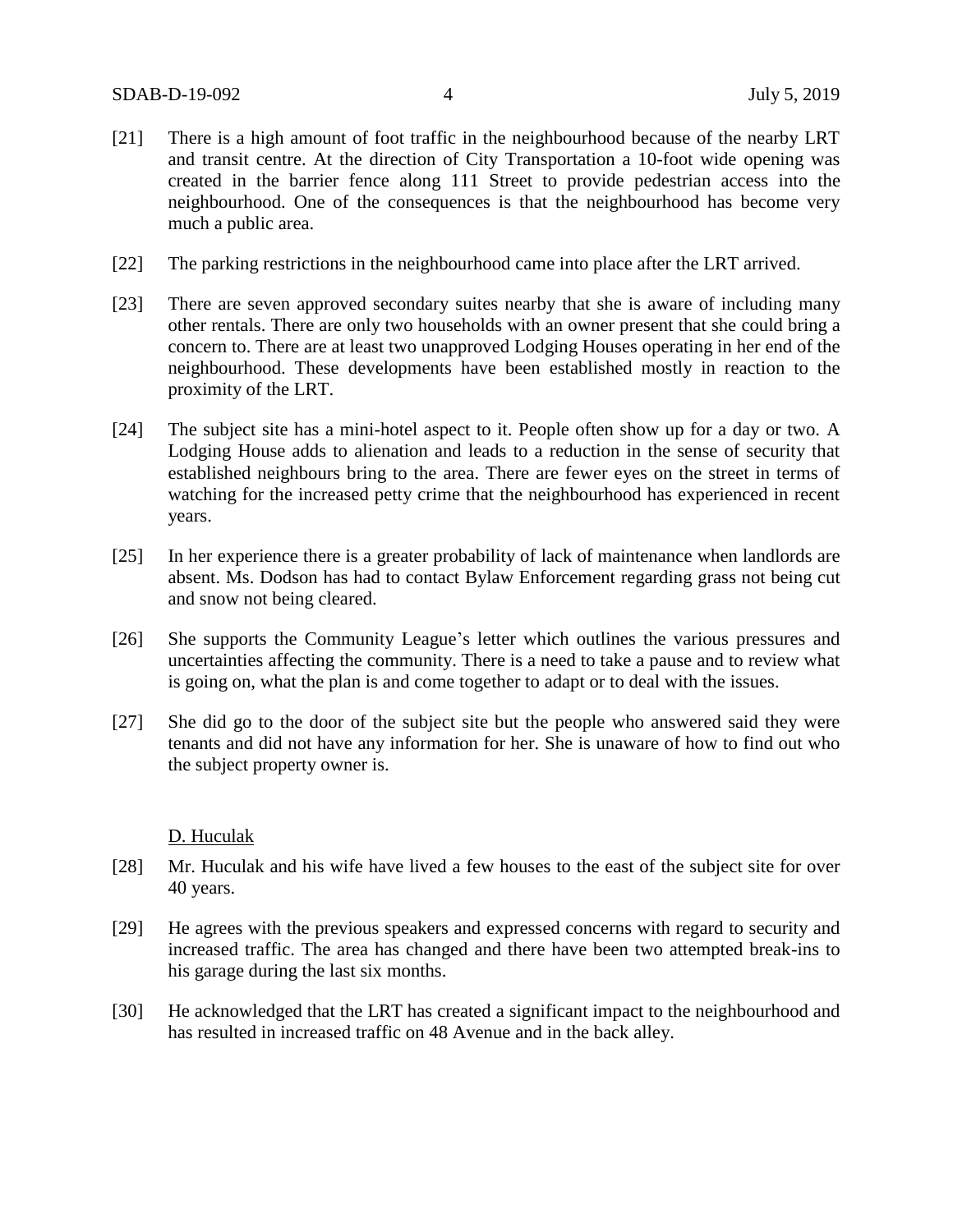K. Jocksch

- [31] Mr. Jocksch and his wife live across the lane and to the north of the subject site. His wife grew up there and they renovated their home eight years ago.
- [32] Once the subject site changed ownership maintenance stopped. Some trees in the rear yard were trimmed several years ago and the pile of branches is still there. There is minimal upkeep to the front and rear yard.
- [33] There are other rental homes in the area which are reasonably well taken care of and the occupants are good neighbours.
- [34] Many of the properties in the neighbourhood require work given their age. You can see which homes are occupied by the owners as they have been renovated or are in the process of being renovated.
- [35] There is a group home nearby which seems to be functioning well.
- [36] He agrees with the comments of the previous speakers and confirmed that the LRT access has created issues.

#### A. Detkov

- [37] Mr. Detkov lives two properties away. He has seen up to seven different people at the subject site at one time. It was a hotel at one point with new occupants arriving daily. Currently, new people arrive weekly. Occupants come and go either very early or very late in the day. Headlights from vehicles shine into his windows.
- [38] It is not uncommon to see three to four young people chatting with each other and meeting friends. He can hear them from his front porch.
- [39] He has nothing against six people living at a site. His objection is to six strangers living together for a short period of time.
- [40] The area has deteriorated during the 23 years he has been living there. All of the high density rental properties have been a detriment to the neighbourhood. A basement suite is different than a Lodging House because the property owner usually still lives on-site and maintains the property.
- [41] The subject site has been operating as a Lodging House for at least three years.

## D. Smalian

[42] Ms. Smalian has similar concerns to her neighbours. Her biggest concern is the transient nature of the renters and the negative impact this causes to the value of neighbouring houses.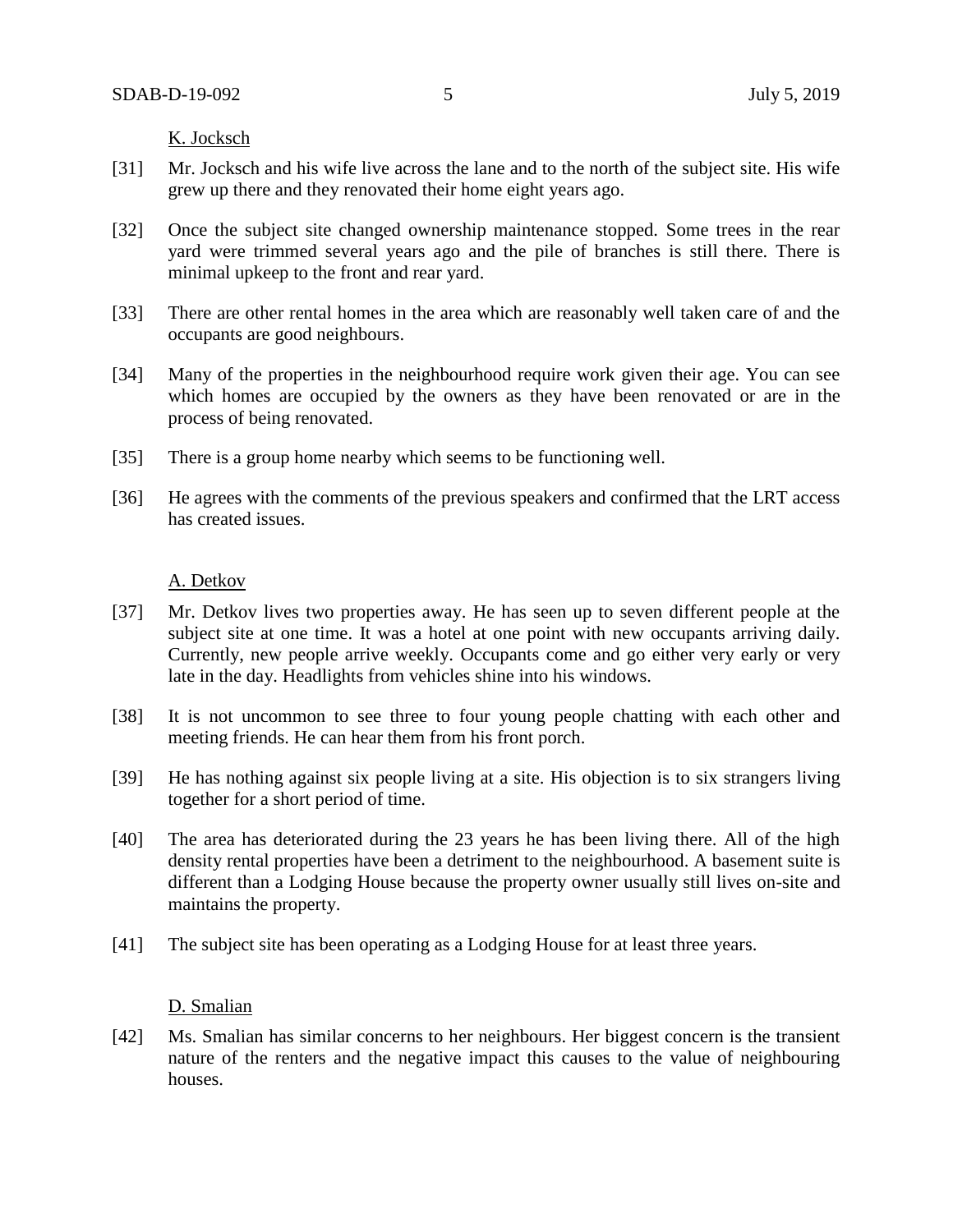- [43] The subject site is not well maintained. They are not good neighbours and do not respect rules and regulations.
	- *iv) Position of the Development Officer, R. Zhou*
- [44] The Development Authority did not attend and the Board relied on Mr. Zou's written submission.
	- *v) Position of the Respondent, W. Yin, representing PHD Homes Ltd.*
- [45] Mr. Yin does not own the property and is acting as an agent on behalf of a friend of his who is the owner. His friend has owned the property for less than two years.
- [46] None of the tenants currently own a vehicle. At one time there was a student who was delivering pizzas and this tenant was evicted by the property manager. All of the residents use the LRT to attend university and none of them have bicycles.
- [47] There is a no-smoking policy and none of the current occupants are smokers. There is a noise policy in place and partying is not permitted.
- [48] A professional property manager has been hired to take care of the grass and the snow.
- [49] There will be no exterior or interior alterations to the building as a result of the approved permit. No changes are planned to the garage as it is not used; however, if required the garage can be removed.
- [50] When the owner applied for a Lodging House he was told by the City that the threshold capacity of the neighbourhood was nine for Special Residential Facilites; his was the second application for a Lodging House. It took one year and two months for the approved permit to be issued.
- [51] There is no requirement for a loading space. All rooms are fully furnished and appliances are in place. Residents use public transportation or walk to purchase their own groceries.
- [52] Residents of the Lodging House are all from a foreign country and have a good long-term relationship with each other. They act like a family and have lived there for at least 1 ½ years.
- [53] Mr. Yin provided the following responses to questions from the Board:
	- 1. He acknowledged that there seems to be a lack of communication between the property owner and the neighbours.
	- 2. The vehicles that were seen parked in the front driveway could have been visitors.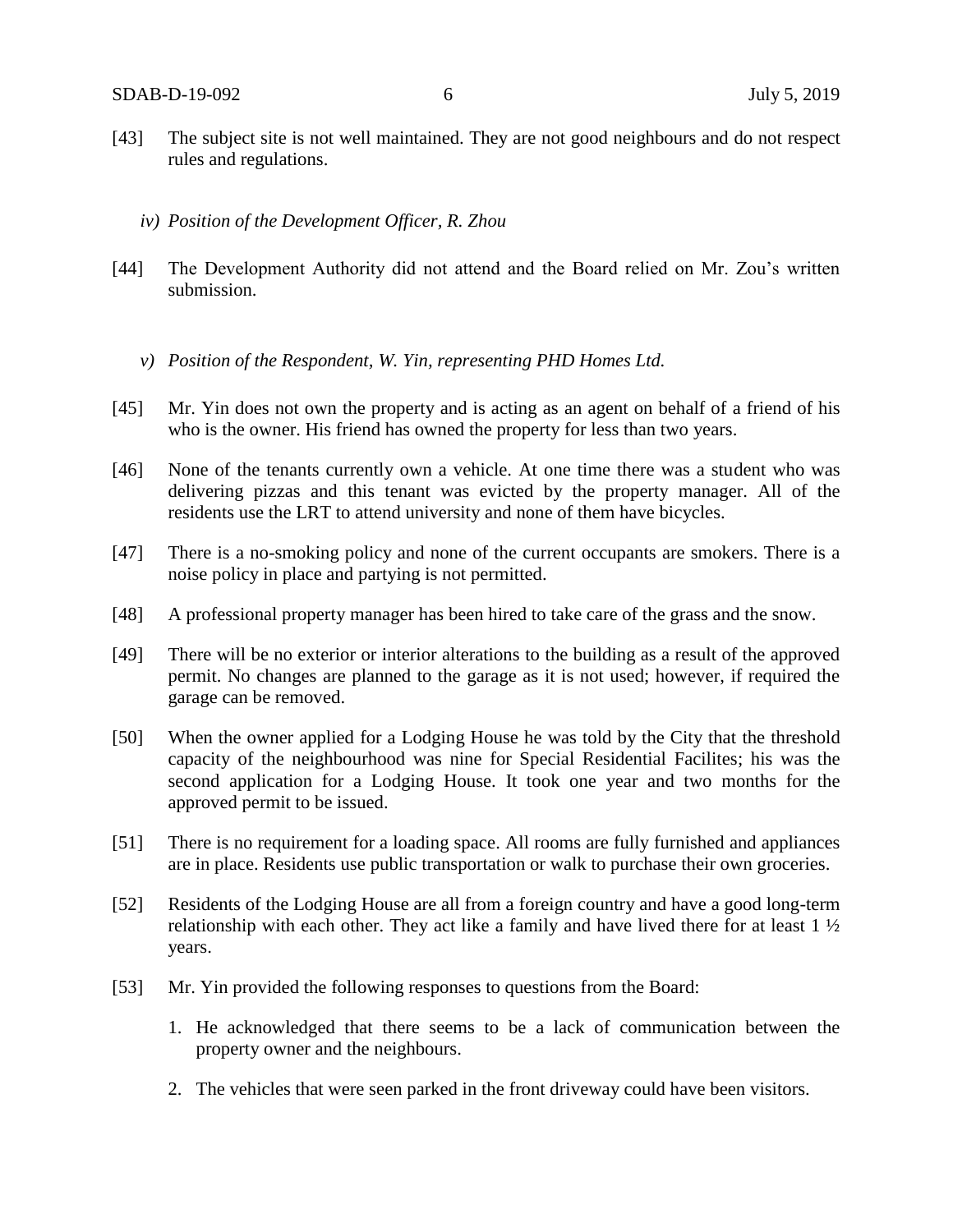- 3. It would cost more for the residents of the Lodging House to live on campus.
- 4. There has been a property management company involved with the site since his friend took possession of the property.

*vi) Rebuttal of the Appellant*

- [54] Mr. Chabun declined the opportunity for rebuttal.
- [55] Mr. Nowak thanked the Board for their time and for listening to the neighbourhood concerns.

## **Decision**

- [56] The appeals are **DENIED** and the decision of the Development Authority is **CONFIRMED**. The development is **GRANTED** as approved by the Development Authority.
- [57] In granting the development the following variance to the *Edmonton Zoning Bylaw* is allowed:
	- 1. The requirement for 1 loading space per Section 54.4(1)(a) and Section 54.4, Schedule 3(2) is waived.

## **Reasons for Decision**

- [58] A Lodging House is a Discretionary Use in the (RF1) Single Detached Residential Zone.
- [59] The Board has determined that the proposed Lodging House is reasonably compatible with the surrounding neighbourhood. There will be no changes to the exterior physical structure; therefore, the size, scale and appearance of the existing building will not differ from the surrounding residential development.
- [60] When City Council allowed Lodging Houses to be a Discretionary Use it did so in conjunction with providing some direction on the maximum number of Special Residential Facilities that can exist in any one neighbourhood per section 96 of the *Edmonton Zoning Bylaw*. The Board accepts the calculation of the Development Officer that the Malmo Plains neighbourhood has a maximum threshold of nine Special Residential Facilities. This application is only the third Lodging House approved in the Malmo Plains neighbourhood.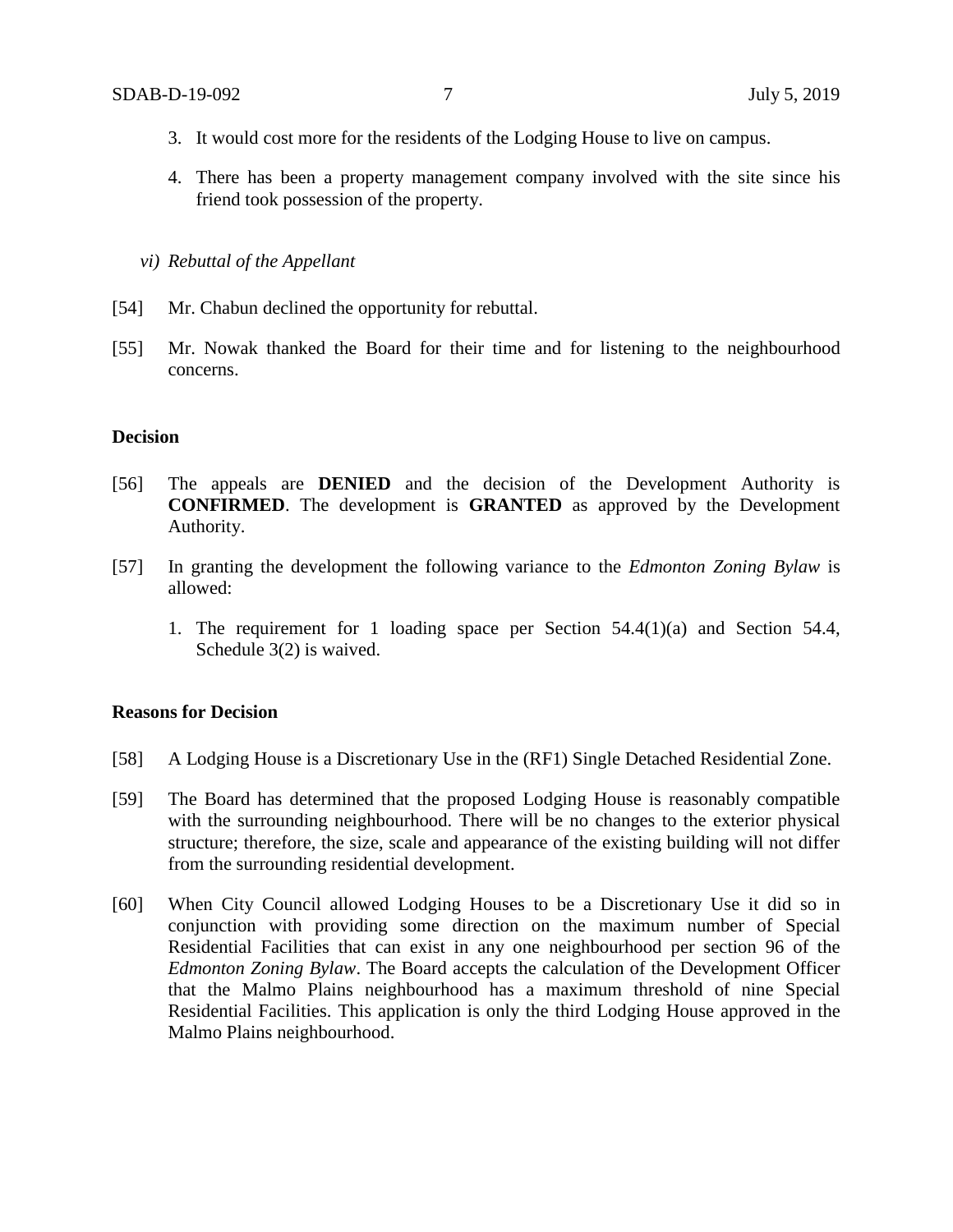- [61] The Board notes that the only variance required in this application is for one deficient loading space. Therefore, the Board concludes that the balance of this application fully complies with all regulations of the *Edmonton Zoning Bylaw*.
- [62] The Board waives the requirement for one loading space based on the Respondent's presentation that the Lodging House is fully furnished and moving appliances and furniture would not be required. Further, none of the neighbours in opposition demonstrated that waiving the loading space requirement would negatively impact them.
- [63] The Board notes that part of this application approval requires the Respondent to remove the existing front Driveway access and repair the sidewalk and curb. This would increase the on-street parking availability. The removal of this Driveway will help ensure that the Dwelling and property are more characteristic to the neighbourhood.
- [64] The Board heard from many affected property owners regarding lack of site maintenance and unacceptable operations of the current Dwelling. These concerns relate to Bylaw Enforcement and are outside the Board's purview. The Board has no comment in this regard.
- [65] The Board was empathetic to the adjacent property owners with respect to how the Malmo Plains neighbourhood has changed during the time they have been residents. While the Board may not be able to conclude specifically, it does believe that the close proximity to the LRT has had some negative impacts. Again, the Board cannot provide any further comments in this regard.
- [66] The Board also notes that the furthest east portions of Malmo Plains (which includes the subject application) have a significant component of rental properties of all kinds and varieties due to the proximity of the LRT station. A portion of the east side of Malmo Plains is under a resident parking restriction which in itself can lead to a conclusion that the proximity to the LRT station has had some impact to this neighbourhood.
- [67] Based on the above, the Board finds that the proposed development is reasonability compatible with the neighbourhood and will not unduly interfere with the amenities of the neighbourhood nor materially interfere with or affect the use, enjoyment or value of neighbouring parcels of land.

Mr. V. Laberge, Presiding Officer Subdivision and Development Appeal Board

Board Members in Attendance: Ms. S. LaPerle, Mr. A. Bolstad, Ms. M. McCallum, Mr. L. Pratt

CC: Development & Zoning Services – Mr. R. Zhou / Mr. A. Wen